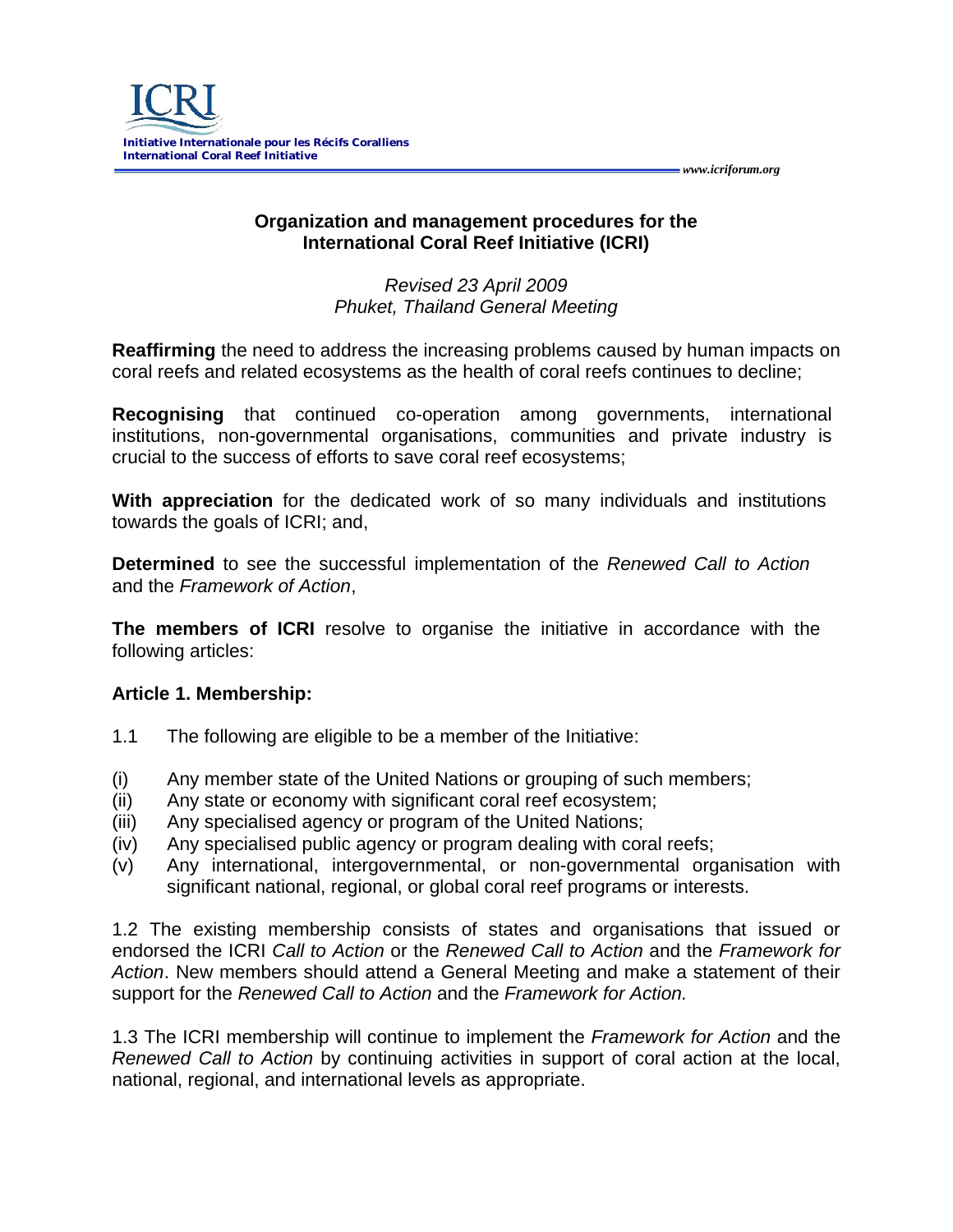

 *www.icriforum.org* 

1.4 Continued membership requires an up-to-date written report of ongoing activities in support of the Initiative and the designation of two points of contact. Members should endeavour to attend at least one General Meeting for every term of a Host Secretariat. Any organisation whose activities are disruptive may lose their standing by a decision of the members attending a General Meeting.

## **Article 2. General Meetings:**

2.1 General Meetings will be held at least annually. Whenever possible, such meetings should be held in conjunction with other meetings.

2.2 Additional General Meetings may be convened, as the membership deems necessary. Any Member may request an additional meeting by written request to the Host Secretariat or the Designated Administrative Representative (DAR). The Host Secretariat or DAR will circulate the request and decide whether to hold the meeting, based on responses received from members within 14 days and depending on availability of funding.

2.3 At the request of a Member, guests may be invited by the Host Secretariat to attend as observers the plenary sessions of a General Meeting. Observers may request permission from the plenary chair to make a presentation, which the chair will decide after consulting with the organisers of the meeting. Observer participation during meetings will be at the discretion of the plenary chair but may not supersede the participation of members.

2.4 Decisions to provide financial support to representatives from developing countries to attend General Meetings is left to the discretion of the Host Secretariat. Those requiring such support should submit a formal request to the Host Secretariat or DAR.

#### **Article 3. Regional Organization, Meetings and Workshops:**

3.1 ICRI will encourage and endorse regular regional meetings. ICRI regional membership will conform, to the greatest extent practicable, to the UNEP Regional Seas regions with substantial coral reefs, consolidated as follows: Caribbean, North East Pacific, East Asia, Eastern Africa, the ROPME Sea Area (Kuwait Region), Red Sea and Gulf of Aden, South Asia, South Pacific.

3.2 Members not associated with any of these programs may declare in which region or regions they wish to participate.

3.3 Organisers of regional meetings are encouraged to invite observers, especially stakeholders, to these meetings. Observer participation is at the discretion of the organisers and the chair.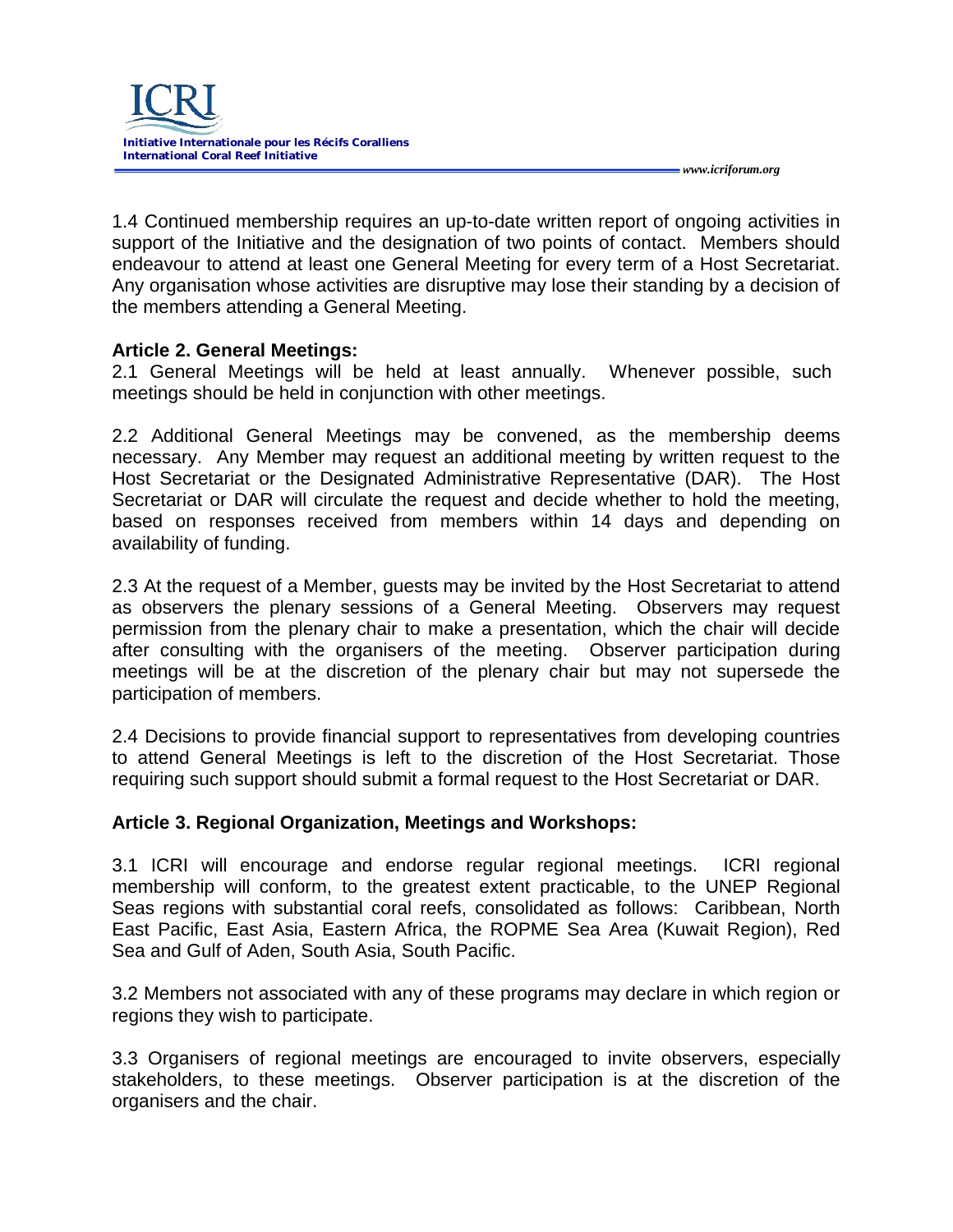

# **Article 4. Host Secretariat:**

Only governments or a joint partnership by two governments shall serve as the Host Secretariat of the Initiative. The term shall be approximately 2 years, with the exact date of transition to be determined by the members*.* 

 *www.icriforum.org* 

# **Article 5. Responsibilities of the Host Secretariat:**

5.1 The responsibilities of the Host Secretariat, in addition to those specified in other articles of these procedures, are:

- I. Developing a Plan of Action for implementation during its term
- II. Organising General Meetings
- III. Co-organising the International Tropical Marine Ecosystems Management Symposium (ITMEMS)
- IV. Offering assistance to the organisers of the International Coral Reef Symposia to include sessions pertinent to the objectives of ICRI.
- V. Preparing the first draft of the agenda for the General Meeting and circulating it to members for comment
- VI. Preparing the final agenda for the General Meeting and notifying all members of meeting arrangements
- VII. Circulating draft motions to members for comment.
- VIII. Reporting on the progress of resolutions, recommendations and advisories acting as the Secretariat for specific Committees designated by ICRI
- IX. Chairing Plenary Sessions of General Meetings
- X. Receiving and circulating national reports
- XI. Preparing and circulating an annual report on the achievements in implementing the Plan of Action of the Host Secretariat or DAR
- XII. Preparing and circulating the Minutes of the Meeting within one month of the end of each General Meeting and following through immediate actions and tasks
- XIII. Co-organising Regional Meetings or workshops with a host country
- XIV. Maintaining a database of members, their Point of Contact information and of previous representatives to General Meetings
- XV. Alerting members to emerging issues of concern
- XVI. Ensuring continuity in carrying out secretariat functions<br>XVII. Assisting members in identifying and preparing candic
- Assisting members in identifying and preparing candidate states as future Host **Secretariats**
- XVIII. Representing the Initiative at international conventions or meetings, or appointing appropriate representatives, and reporting back the outcome of such representations to the members, at General Meetings or on the ICRI Forum
- XIX. Disseminating information on ICRI goals and activities to others outside of ICRI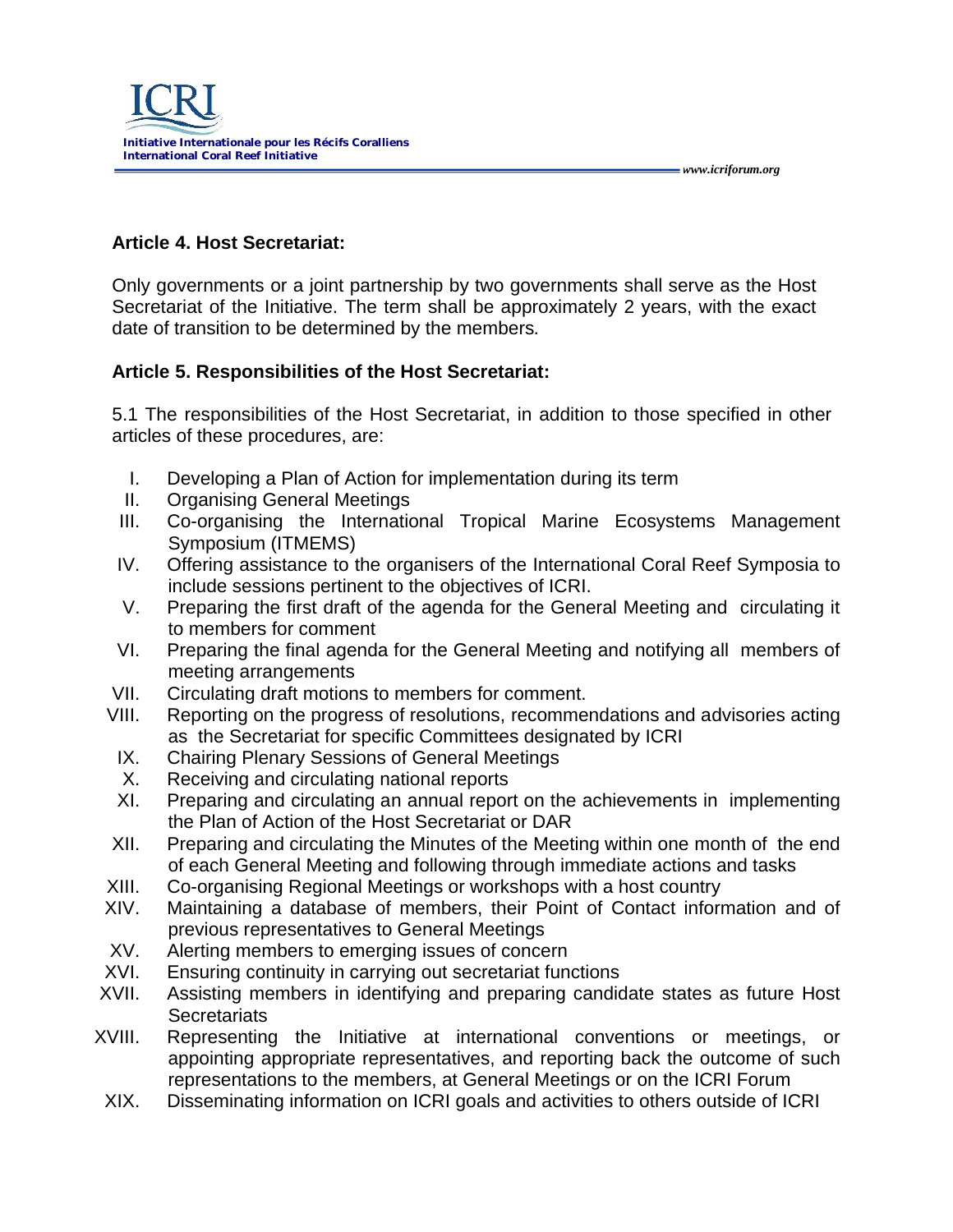

XX. Facilitating ICRI partner caucus discussions at relevant international meetings when there are a significant number of members present

 *www.icriforum.org* 

- XXI. Overseeing the maintenance of records of ICRI meetings and activities and the maintenance of the archives of ICRI
- XXII. Making recommendations on maintaining the internet-based ICRI Forum
- XXIII. Receiving and answering correspondence on behalf of the Initiative
- XXIV. Referring inquiries to the appropriate members or subcommittees
- XXV. Recruiting new members
- XXVI. Undertaking the financial stewardship of above ICRI Secretariat responsibilities.

5.2 The Host Secretariat may designate an administrative representative (known as the Designated Administrative Representative, DAR) and may delegate some of the above functions to a Designated Administrative Representative (DAR); the Host Secretariat The DAR operates at the discretion of the Host Secretariat.

## **Article 6. ICRI Networks:**

6.1 ICRI may implement aspects of the *Framework for Action* and the *Renewed Call to Action* through operational networks.

6.2 ICRI may provide general guidance and recommendations to such operational networks.

6.3 Recognition as an ICRI network shall be done by decision during an ICRI General Meeting.

6.4 Operational networks are encouraged to include a representative of the Host Secretariat or their designee on the governing boards of operational networks.

6.5 Each network will submit an annual report on its activities to the General Meeting. The report should review the previous year's activity and preview future activity.

#### **Article 7. Decisions:**

Decisions will be taken by consensus.

## **Article 8. Categories of Documents:**

- 8.1 Official ICRI documents include:
	- (i) Motions: Resolutions and Recommendations
	- (ii) General Meeting Summaries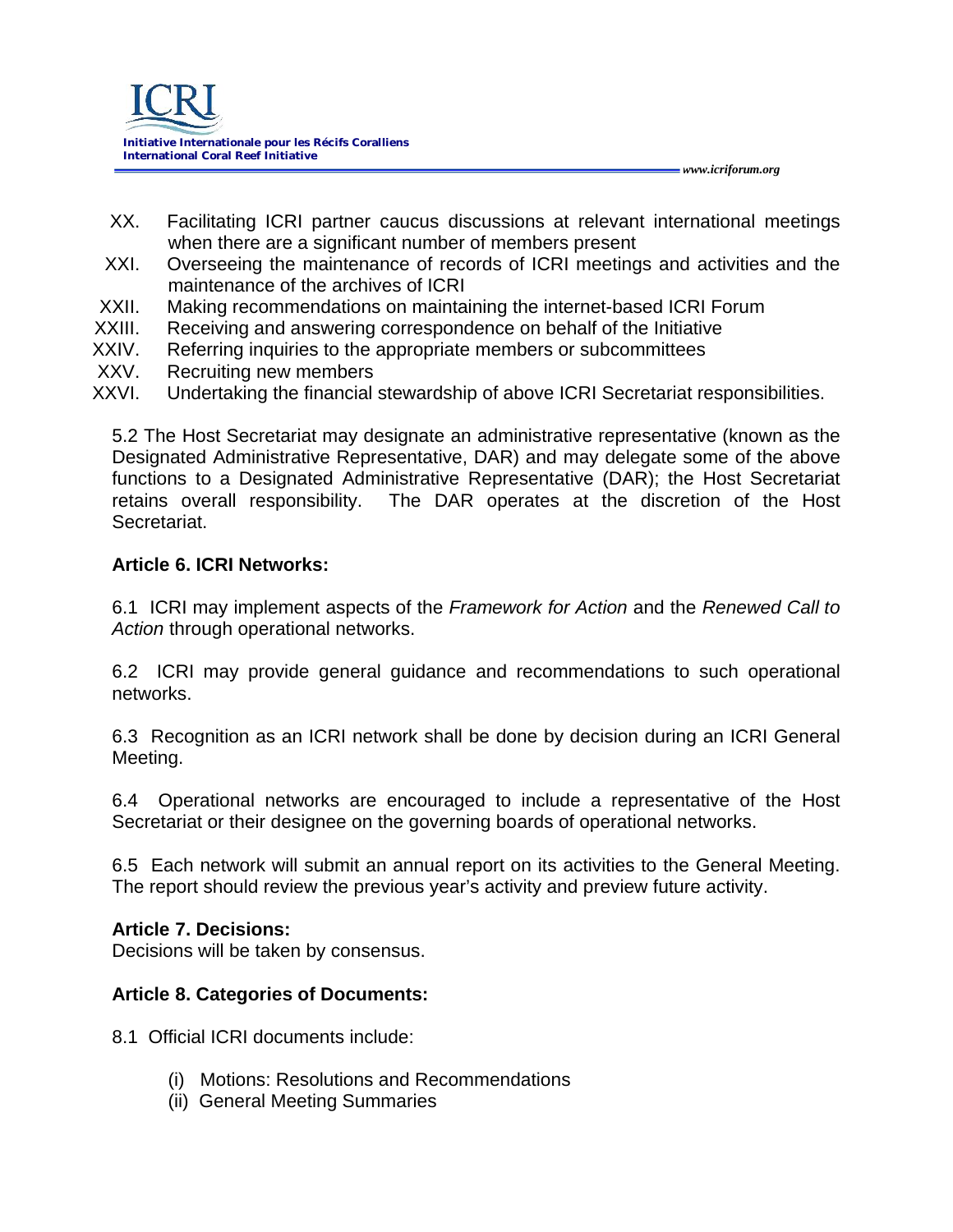

- (iii) Internal Reports
- (iv) ICRI Reports
- (v) Host Secretariat Correspondence

8.2 A motion is a draft in writing of any decision which ICRI is requested to take. Motions may take the form of a resolution or recommendation. Motions shall be submitted for consideration according to the following procedures:

Standard Procedure: Proposed motions should be submitted to the Host Secretariat or DAR a minimum of 28 days prior to a General Meeting. The Host Secretariat or DAR shall make available the proposed resolution a minimum of 14 days prior to the General Meeting.

 *www.icriforum.org* 

Unforeseen Circumstances: If the need for a motion arises within 28-days prior to or during the General Meeting, the Host Secretariat or DAR will circulate the proposed text as soon as possible after receiving it or at the earliest opportunity during the meeting. If any member objects on the grounds that the need for the resolution was foreseeable, the resolution will be withdrawn. If there are no objections, it will be considered during the General Meeting.

8.3 Resolutions: ICRI may adopt Resolutions directed to ICRI itself: to guide the Host Secretariat, the conduct of General Meetings and/or ICRI operational networks. Resolutions relating to a network should be drafted in consultation with the board members of that network. The Host Secretariat or DAR will forward the adopted Resolution to the networks' leadership/governing body with an invitation to determine a program of implementation for the guidance provided in the Resolution.

8.4 Recommendations: ICRI may adopt Recommendations to call attention to issues of serious, widespread concern.

8.5 Host Secretariat Advisory: the Host Secretariat may issue an Advisory to call attention to a significant action ICRI believes needs to be taken to enhance the work of the Initiative. Advisories may be issued between General Meetings. Proposals may be submitted by members to the Host Secretariat or DAR. The Host Secretariat or DAR will then circulate them for comment for a 14-day period. The Host Secretariat will then incorporate and make available comments and issue the Advisory.

8.6 Internal Reports: these reports are generated by the ICRI Host Secretariat or DAR, committees, working groups, or similar ICRI bodies for internal information and use. Annual reports by ICRI members will also constitute internal reports. Their distribution should be limited to members. Because their content may be publicly available, internal reports should clearly indicate that they are for internal use only and that any views